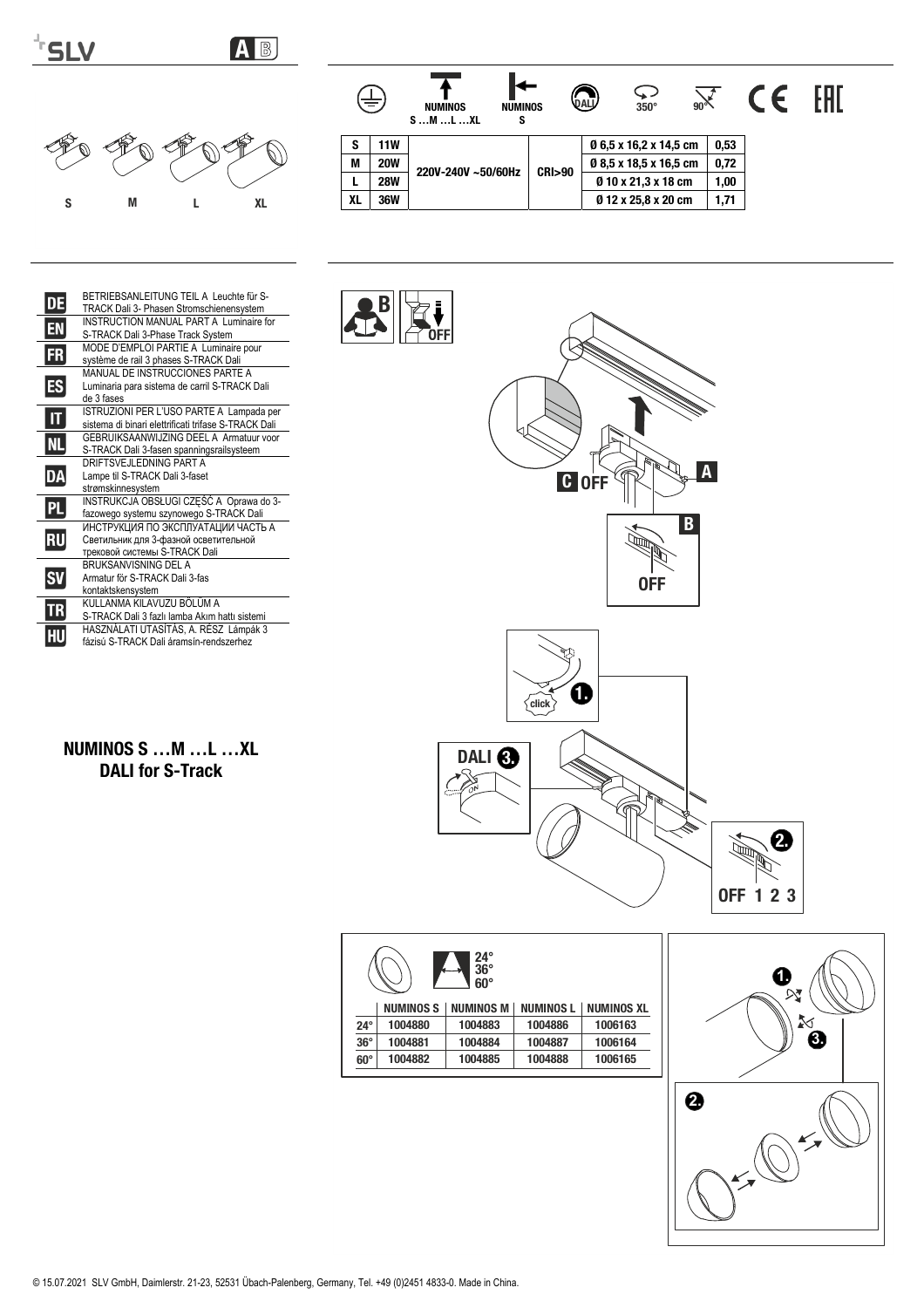



**DE** - Die Lichtquelle ist nur durch eine Fachkraft austauschbar. Das Betriebsgerät ist nur durch eine Fachkraft austauschbar.

**EN –** The light source is only exchangeable by a professional. The separate control unit is only exchangeable by a professional.

**FR -** La source lumineuse peut uniquement être remplacée par un spécialiste. L'auxiliaire de commande peut uniquement être remplacé par un spécialiste.

**ES -** La fuente de luz solo podrá ser reemplazada por un técnico especialista. El transformador solo podrá ser reemplazado por un técnico especialista.

**IT -** La sorgente luminosa può essere sostituita solo da personale autorizzato. Il dispositivo di alimentazione può essere sostituito solo da personale autorizzato.

**NL -** De lichtbron kan uitsluitend door een specialist of vakman worden vervangen. Het voorschakelapparaat kan uitsluitend door een specialist of vakman worden vervangen.

**DA -** Lyskilden kan kun udskiftes af en fagmand. Driftsapparatet kan kun udskiftes af en fagmand.

**PL -** Źródło światła może być wymieniane tylko przez specjalistę. Urządzenie sterujące może być wymieniane tylko przez specjalistę.

**RU -** Источник света разрешается заменять только специалистам. Устройство управления разрешается заменять только специалистам.

**SV -** Ljuskällan får endast bytas ut av fackpersonal. Drivdonet får endast bytas ut av fackpersonal.

**TR -** Işık kaynağı yalnızca uzman kişiler tarafından değiştirilebilir. Kumanda tertibatı yalnızca uzman kişiler tarafından değiştirilebilir.

**HU -** A fényforrást csak szakember cserélheti. A vezérlőegységet csak szakember cserélheti.

# ⊠

### **DE** - **Entsorgung** (Europäische Union)

Produkt nicht im Hausmüll entsorgen! Produkte mit diesem Symbol sind entsprechend der Richtlinie(WEEE) über Elektro- und Elektronik-Altgeräte über die örtlichen Sammelstellen für Elektro-Altgeräte zu entsorgen!

#### **EN - Disposal** (European Union)

Do not dispose the product with the regular household waste! Products marked with this sign must be disposed according to the directive (WEEE) on electrical and electronic devices at local collection points for such devices!

#### **FR - Information de recyclage** (Union européenne)

Ne recyclez pas le produit avec les ordures ménagères ! Les produits qui présentent ce symbole sont à recycler suivant la directive (WEEE) relative aux déchets d'équipements électriques et électroniques, via des points de collecte pour appareils électriques usagés !

**ES - Indicaciones para la eliminación** (Unión Europea)

¡No tirar el producto con la basura doméstica! Los productos con este símbolo deben eliminarse, de acuerdo con la directiva (WEEE) sobre residuos de aparatos eléctricos y electrónicos, llevándolos a los puntos de recogida selectiva de aparatos eléctricos y electrónicos locales.

#### **IT - Istruzioni per lo smaltimento** (Unione Europea)

Non smaltire il prodotto con i rifiuti domestici! I prodotti con questo simbolo devono essere smaltiti, nel rispetto della Direttiva (WEEE) sui rifiuti di apparecchiature elettriche ed elettroniche, nei punti di raccolta locale ad essi adibiti! Verificare sul sito www.slvitalia.it il corretto metodo di smaltimento del presente materiale.

#### **NL - Afvalverwijdering** (Europese Unie)

Het product niet via het huishoudelijk afval weggooien! Producten met dit symbool dienen in overeenstemming met richtlijn (WEEE) via elektrische en elektronische apparatuur bij de plaatselijke inzamelpunten voor elektrisch afval te worden verwijderd!

#### **DA - Henvisning om bortskafning** (EU)

Produktet må ikke bortskaffes sammen med husholdningsaffaldet! Produkter med dette symbol skal i henhold til direktivet (WEEE) om affald af elektrisk og elektronisk udstyr bortskaffes via de lokale indsamlingssteder for gamle el-apparater!

**PL - Wskazówka dotycząca utylizacji** (Unia Europejska) Nie wolno wyrzucać produktu do śmieci domowych! Produkty oznakowane tym symbolem należy utylizować zgodnie z wytycznymi (WEEE) dotyczącymi starych urządzeń elektrycznych i elektronicznych w miejscowych punktach gromadzenia odpadów elektrycznych!

**RU - Указание по утилизации** (Европейский Союз) Не утилизировать прибор вместе с бытовыми отходами! Продукты с подобным обозначением в соотв. с Положением (WEEE) по утилизации старых электрических и электронных приборов необходимо утилизировать через специальные пункты сбора старых электроприборов!

**SV - Anvisningar för sophantering** (Europeiska Unionen) Produkten får ej kastas i hushållssoporna! Produkter som är märkta med denna symbolen ska kastas i enlighet med riktlinjerna (WEEE) för elektriska och elektroniska apparater på de lokala uppsamlingsställena för el- och elektronikskrot.

#### **TR - Tasfiye açıklaması** (Avrupa Birliği)

Ürünü ev çöpüyle birlikte atmayın! Bu sembolü taşıyan ürünler, elektroteknik ve elektronik eski aletlerin yerel elektronik eski aletler toplama yerinde tasfiye edilmesi (WEEE) yönetmeliğine bağlıdır.

#### **HU - Hulladékkezelés** (Európai Unió)

A terméket ne a hagyományos háztartási hulladékkal együtt dobja ki! A fenti jellel ellátott termékeket a WEEE, irányelv szerint az elektromos és elektronikus termékek számára kihelyezett hulladékgyűjtőkbe tegye!

Technische Änderungen vorbehalten. Technical Details are subject to change. Les détails techniques sont sujet à des changements Nos reservamos el derecho a modificaciones técnicas. Modifiche tecniche riservate. Behoudens technische wijzigingen. Ret til tekniske ændringer forbeholdes. Zmiany techniczne zastrzeżone. Сохраняется право на внесение технических изменений. Tekniska ändringar kan förekomma. Teknik değişiklik yapma hakkı saklıdır. A technikai részletek termékenként változhatnak.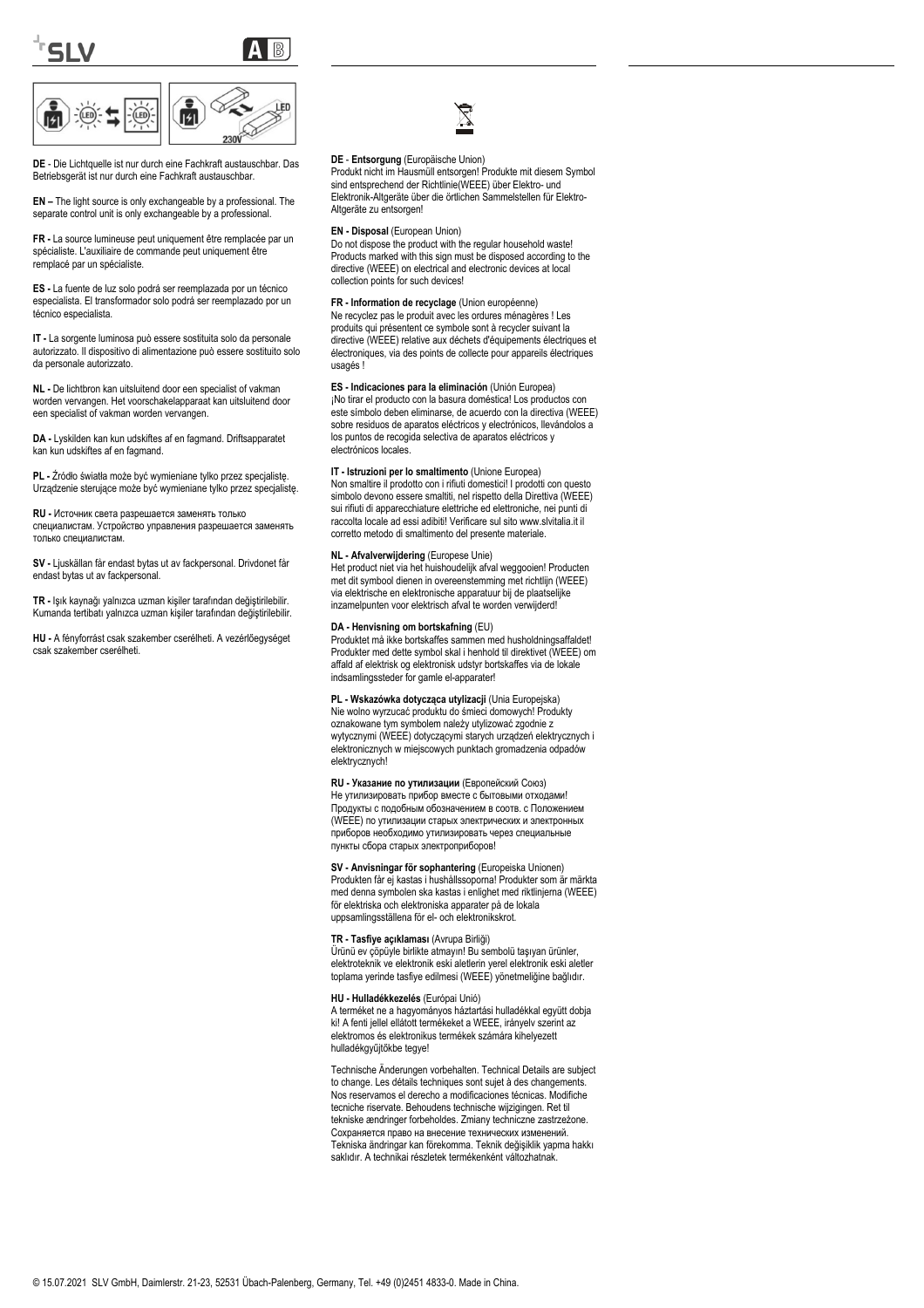

### **Betriebsanleitung TEIL B**

**Leuchte für S-TRACK Dali 3- Phasen Stromschienensystem** NUMINOS S ...M ...L ...XL DALI for S-Track

### **Anleitung sorgfältig lesen und aufbewahren!**

**Sicherheitshinweise für Installation und Betrieb Nichtbeachtung kann zu Lebens-, Verbrennungs- und Brandgefahr führen!**

Produkt nicht verändern oder modifizieren. Nichts an dem Produkt befestigen. Produkt nicht abdecken. Bei Verdacht einer Fehlfunktion oder Beschädigung außer Betrieb nehmen und Händler oder Elektrofachkraft kontaktieren. Sicherstellen, dass Kinder an dem Produkt keinen Schaden nehmen.

Nicht in die aktive Lichtquelle starren.

Weitere Sicherheitshinweise =  $\triangle$ 

### **Bestimmungsgemäße Verwendung**

Nur mit entsprechenden Stromschienensystem verwenden. Schutzklasse I (1)  $\bigoplus$ - Anschluss mit Schutzleiter. Nur in trockenen Innenräumen betreiben. Keinen starken mechanischen Beanspruchungen oder starker Verschmutzung aussetzen.

#### **Lichtquelle**

Die Lichtquelle dieser Leuchte darf nur vom Hersteller oder einem von ihm beauftragten Servicetechniker oder einer vergleichbar qualifizierten Person ersetzt werden. Dieses Produkt enthält eine Lichtquelle der Energieeffizienzklasse: siehe Datentabelle im Anhang.

#### **Pflege / Lagerung**

Produkt spannungsfrei schalten und abkühlen lassen. Regelmäßig mit leicht angefeuchtetem (Wasser) Tuch nur äußerlich reinigen. Nur trocken und sauber lagern.

### **Montage**

 $\triangle$  Komplettes System spannungsfrei schalten! Nur beschriebenes Zubehör verwenden. Beim Einsetzen keine Gewalt anwenden. Beim Anbringen von Leuchten ist die zulässige mechanische Belastung der Schienen zu beachten. Adapter kann nur in eine Richtung eingesetzt werden. Verriegelung (A) auf Seite drehen. Phasenwähler (B) auf "OFF" stellen. Dali-Hebel (C) auf "OFF" stellen. Adapter in Schiene einsetzen. Verriegelung sichern. Über Phasenwähler gewünschte Phase wählen. Dali-Hebel auf "ON" stellen.

Sicheren Halt und ordnungsgemäße Funktion prüfen!

## **Operating Manual PART B**

**Luminaire for S-TRACK Dali 3-Phase Track System** NUMINOS S ...M ...L ...XL DALI for S-Track

### **Read manual carefully and keep for further use!**

**A** Safety advices for installation and operation. **Disregard may lead to danger of life, burning or fire!** Do not alter or modify the product. Do not fasten anything on the product. Do not cover the product. Take out of service when suspecting a defect or malfunction and contact your dealer or a qualified electrician. Take measures that children get not harmed by the product.

Do not stare into the active light source.

Additional safety advices =  $\triangle$ 



BA

**Use as directed**

## BA





### **Montage**

<sup>+</sup>SLV

Mettre l'ensemble du système hors tension ! Utiliser uniquement les accessoires décrits. Ne pas forcer lors de l'insertion. Lors de l'installation de luminaires, veiller à respecter la charge mécanique admissible des rails. L'adaptateur ne peut être installé que dans un seul sens. Tourner le verrou (A) sur le côté. Placer le sélecteur de phase (B) sur « OFF ». Mettre le levier Dali (C) sur «OFF». Installer l'adaptateur dans le rail. Verrouiller. Sélectionner la phase voulue avec le sélecteur de phase. Mettre le levier Dali sur «ON».

Vérifier le bon maintien et le bon fonctionnement !



**Manual de instrucciones PARTE B Luminaria para sistema de carril S-TRACK Dali de 3 fases** NUMINOS S ...M ...L ...XL DALI for S-Track

**¡Leer atentamente las instrucciones y guardarlas!**

**Instrucciones de seguridad para instalación y funcionamiento**

**¡En caso de omisión, subyace peligro de quemaduras, incendio y lesiones mortales!**

Ni modificar ni transformar el producto.

No fijar nada al producto.

No cubrir el producto.

En caso de sospechar mal funcionamiento, daños o deterioro, poner fuera de servicio y avisar al distribuidor o a un técnico electricista.

Cerciorarse de que los niños no se hagan daño con el producto. No mire directamente al foco luminoso.

Otras instrucciones de seguridad =  $\triangle$ 

### **Utilización acorde a lo previsto**

Utilizar exclusivamente con el sistema de carril correspondiente. Clase de protección I (1)  $\bigoplus$ - Conexión con toma de tierra.

Operar exclusivamente en áreas interiores secas. No exponer a fuerte esfuerzo mecánico ni a gran suciedad.

#### **Fuente luminosa**

El foco luminoso de esta lámpara solo debe ser sustituido por el fabricante o un técnico autorizado por este o por una persona igualmente cualificada. Este producto contiene una fuente de luz con la clase de eficiencia energética: ver la tabla de datos del anexo.

#### **Cuidados / Almacenamiento**

Desconectar tensión del producto y esperar a que se enfríe. Limpiar regularmente solo el exterior con un paño húmedo (agua). Almacenar exclusivamente en lugares secos y limpios.

#### **Montaje**

¡Desconectar todo el sistema de la tensión! Utilizar exclusivamente el accesorio descrito. No aplicar la fuerza durante la colocación. Al colocar luminarias debe respetarse la carga mecánica permitida de los alimentadores. El adaptador solo se puede colocar en una única dirección. Girar el bloqueo (A) al lado. Colocar el selector de fases (B) en «OFF». Colocar la palanca Dali (C) en «OFF». Colocar el adaptador en el alimentador. Asegurar el bloqueo. Seleccionar la fase deseada a través del selector de fases.

Colocar la palanca Dali (C) en «ON».

 $\triangle$  iRevisar el buen soporte y correcto funcionamiento!

Safety class I (1)  $\bigoplus$ - Connection with protective conductor. Operate only in dry indoor area. Do not strain mechanically or expose to strong dirt contamination.

Use only with corresponding track system.

#### **Light Source**

The light source of this luminaire may only be replaced by the manufacturer, an authorized service technician or a comparable qualified person. This product contains a light source of the energy efficiency class:

see attached data sheet.

#### **Care / Storage**

**Installation**

Use only described accessories. Do not use force when inserting the adapter. When attaching luminaires pay attention to the admissible

mechanical load of the tracks.

Turn Dali lever to position "ON".

 **Mode d'emploi PARTIE B**

Ne pas modifier ni altérer le produit. Ne rien fixer sur le produit. Ne pas couvrir le produit.

Ne pas regarder la source lumineuse. Consignes de sécurité complémentaires =  $\Lambda$ 

Utiliser uniquement avec le système de rail approprié. Classe de protection I (1)  $\bigoplus$ -Branchement avec câble de terre. Utiliser uniquement dans des zones intérieures sèches. Ne pas exposer à de fortes contraintes mécaniques ou à une saleté

La source lumineuse contenue dans ce luminaire ne doit être remplacée que par le fabricant ou son agent de maintenance ou

Ce produit contient une source lumineuse de la classe d'efficacité

une personne de qualification équivalente.

chiffon légèrement humidifié (à l'eau).

énergétique : voir tableau des données en annexe.

Mettre le produit hors tension et laisser refroidir. Nettoyer régulièrement, la partie extérieure seulement, avec un

Entreposer dans un endroit sec et propre uniquement.

**Utilisation conforme**

importante.

**Source lumineuse** 

**Entretien / Stockage**

**endroit sûr !**

**et d'incendie !**

Adapter may be inserted only in one direction. Turn locking device (A) to the side. Turn phase adjuster (B) to position "OFF". Turn Dali lever (C) to position "OFF". Insert adapter into track. Secure locking device.

Choose desired phase turning the phase adjuster.

Check secure fixation and proper function!

NUMINOS S ...M ...L ...XL DALI for S-Track

**Luminaire pour système de rail 3 phases S-TRACK Dali**

**Lire attentivement le mode d'emploi et le conserver dans un** 

**Consignes de sécurité pour l'installation et l'utilisation Le non-respect peut entraîner un risque de mort, de brûlures** 

En cas de soupçon de dysfonctionnement ou de dommage, arrêter l'appareil et contacter le revendeur ou un électricien qualifié. S'assurer que les enfants n'endommagent pas le produit.

Disconnect product from mains and let it cool down. Clean external surfaces regularly with a slightly moistened (water) cloth. Store dry and clean.

 $\triangle$  Disconnect the complete system from the power supply.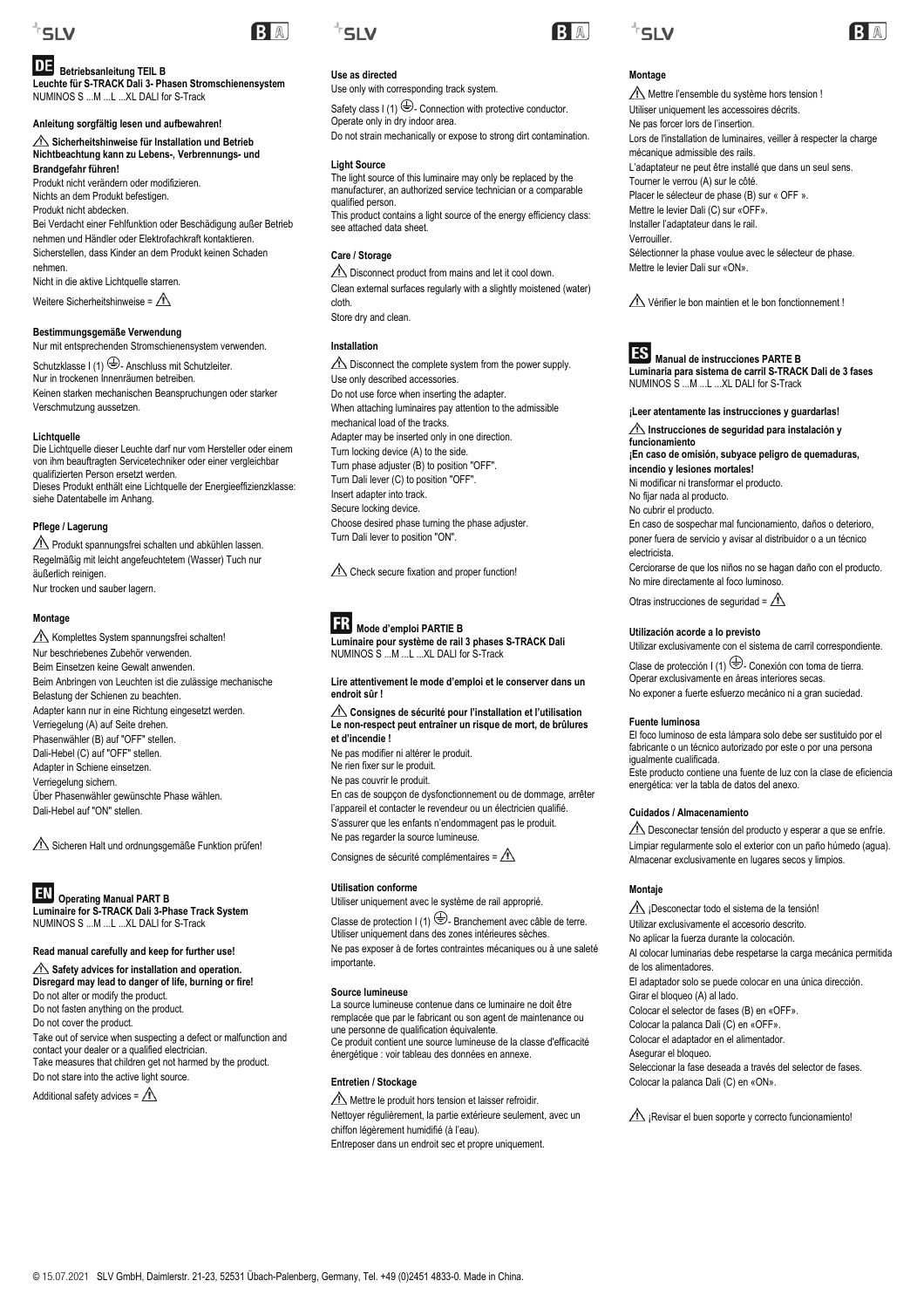

#### $|\mathbf{H}|$ **Istruzioni per l'uso PARTE B**

**Lampada per sistema di binari elettrificati trifase S-TRACK Dali** NUMINOS S ...M ...L ...XL DALI for S-Track

#### **Leggere e conservare attentamente le istruzioni!**

**Avvertenze di sicurezza per installazione ed esercizio In caso di mancata osservanza sussiste il rischio di morte, combustione e incendio!**

Non alterare né modificare il prodotto. Non fissare nulla al prodotto. Non coprire il prodotto. In caso di sospetto di malfunzionamento o danneggiamento, mettere fuori servizio e contattare il rivenditore o un elettricista. Sincerarsi che i bambini non danneggino il prodotto. Non guardare direttamente la sorgente luminosa.

Altre avvertenze di sicurezza =  $\triangle$ 

#### **Utilizzo conforme**

Usare solo con apposito sistema di binari elettrificati. Classe di protezione I (1)  $\bigoplus$ -collegamento con cavo di terra. Azionare soltanto in ambienti chiusi all'asciutto. Non esporre a forti sollecitazioni meccaniche o a sporcizia intensa.

### **Sorgente luminosa**

La sorgente luminosa di questa lampada può essere sostituita esclusivamente dal produttore, da un tecnico da lui incaricato o da una persona qualificata equiparabile. Questo prodotto contiene una sorgente luminosa con classe di efficienza energetica: vedere la tabella dati in allegato.

### **Cura / Conservazione**

Scollegare il prodotto e farlo raffreddare. Pulire solo esternamente a intervalli regolari con un panno leggermente imbibito di acqua. Conservare solo asciutto e pulito.

#### **Montaggio**

Togliere la corrente dall'intero sistema! Usare solo gli accessori descritti. Non esercitare forza durante l'applicazione. Applicando le lampade, va rispettato il carico meccanico massimo ammesso dei binari. L'adattatore può essere inserito soltanto in una direzione. Girare il blocco (A) sul lato. Girare il selettore di fase (B) su "OFF". Posizionare la leva Dali (C) su "OFF". Inserire l'adattatore nel binario. Chiudere il bloccaggio. Scegliere la fase desiderata con il selettore di fase. Posizionare la leva Dali su "ON".

 $\triangle$  Controllare la tenuta sicura e il funzionamento corretto!

#### **NL Gebruiksaanwijzing DEEL B**

**Armatuur voor S-TRACK Dali 3-fasen spanningsrailsysteem** NUMINOS S ...M ...L ...XL DALI for S-Track

### **Handleiding zorgvuldig lezen en bewaren!**

**Veiligheidsinstructies voor installatie en gebruik Niet-naleving kan levens-, verbrandings- en brandgevaar tot gevolg hebben!**

Product niet wijzigen of aanpassen. Niets aan het product bevestigen.

Product niet afdekken.

Bij het vermoeden van een defect of beschadiging niet meer gebruiken en contact opnemen met verkooppunt of elektricien. Zorg ervoor dat kinderen geen schade kunnen oplopen door contact met het product. Niet in de lichtbron kijken.

Overige veiligheidsinstructies =  $\triangle$ 



BA

### **Beoogd gebruik**

Alleen met het bijbehorende spanningsrailsysteem gebruiken.

Veiligheidsklasse I (1)  $\bigoplus$ - aansluiting met aardedraad. Alleen in droge ruimten binnen gebruiken. Niet blootstellen aan hoge mechanische belastingen of sterke vervuiling.

### **Lichtbron**

De lichtbron van deze lamp mag alleen door de fabrikant of een door hem geautoriseerde service-technicus of een vergelijkbaar geschoolde persoon worden vervangen. Dit product bevat een lichtbron van energie-efficiëntieklasse: zie gegevenstabel in de bijlage.

### **Verzorging / Opslag**

Product spanningsvrij maken en laten afkoelen. Regelmatig met iets vochtige (water) doek alleen aan de buitenkant reinigen. Alleen droog en schoon bewaren.

**Montage**

Compleet systeem spanningsvrij maken! Uitsluitend de beschreven accessoires gebruiken. Bij het inzetten niet forceren. Bij het aanbrengen van armaturen dient de toegestane mechanische belasting van de rails in acht genomen te worden. Adapter kan slechts in één richting ingezet worden. Vergrendeling (A) op zijkant draaien. Fasenselectieknop (B) op "OFF" zetten. Dali-hendel (C) op "OFF" zetten. Adapter in de rail plaatsen. Vergrendeling beveiligen. Met de fasenselectieknop de gewenste fase instellen. Dali-hendel op "ON" zetten.

Controleren op stevige bevestiging en correcte werking!

## **Driftsvejledning PART B**

**Lampe til S-TRACK Dali 3-faset strømskinnesystem** NUMINOS S ...M ...L ...XL DALI for S-Track

#### **Læs vejledningen grundigt og opbevar den!**

#### **A** Sikkerhedshenvisninger vedrørende installation og brug **Manglende overholdelse kan resultere i livsfare, forbrændinger og brand!**

Der må ikke foretages ændringer eller modifikationer af produktet. Der må ikke fastgøres noget til produktet. Produktet må ikke dækkes til.

Ved mistanke om fejlfunktion eller beskadigelse skal produktet tages ud af drift. Kontakt så forhandleren eller en el-installatør. Sørg for, at børn ikke tager skade af produktet. Undgå at se ind i lyskilden.

Yderligere sikkerhedshenvisninger =  $\triangle$ 

#### **Tilsigtet anvendelse**

Må kun anvendes med det tilsvarende strømskinnesystem.

Beskyttelsesklasse I (1)  $\bigoplus$ - tilslutning med beskyttelsesleder. Må kun anvendes i tørre indendørs rum. Må ikke udsættes for kraftige mekaniske belastninger eller stærk forurening.

### **Lyskilde**

Denne lampes lyskilde må kun erstattes af producenten eller af en af ham bestilt servicetekniker eller en lignende kvalificeret person. Dette produkt indeholder en lyskilde med energimærkningsklassen: se datatabellen i tillægget.

### **Pleje / lagring**

Afbryd spændingsforsyningen til produktet og lad den køle af. Rens regelmæssigt og kun på ydersiden med en let fugtet klud (vand).

Skal opbevares rent og tørt.





## **Montage**

Afbryd spændingen til hele systemet! Anvend kun det beskrevne tilbehør. Brug ikke vold ved isætning. Ved anbringelsen af lamper skal der tages hensyn til skinnernes tilladte mekaniske belastning. Adapteren kan kun sættes ind i en retning. Drej låsemekanismen (A) til siden. Sæt fasevælgeren (B) til "OFF" Sæt Dali-håndtaget (C) til "OFF". Sæt adapteren ind i skinnen. Sikr låsemekanismen. Vælg den ønskede fase ved hjælp af fasevælgeren. Sæt Dali-håndtaget til "ON".

Kontroller med hensyn til sikker fastgøring og korrekt funktion!



 **Instrukcja obsługi CZĘŚĆ B Oprawa do 3-fazowego systemu szynowego S-TRACK Dali**

NUMINOS S ...M ...L ...XL DALI for S-Track

### **Instrukcję należy dokładnie przeczytać i ją zachować!**

#### **Zasady bezpiecznej instalacji i eksploatacji Brak przestrzegania zasad może powodować zagrożenie życia, prowadzić do powstania poparzeń i pożaru!**

Nie wolno dokonywać zmian ani modyfikacji produktu. Nie przytwierdzać nic do produktu.

Nie przykrywać produktu.

W przypadku podejrzenia wadliwego działania lub uszkodzenia wyłączyć i skontaktować się ze sprzedawcą lub uprawnionym elektrykiem.

Upewnić się, że dzieci nie ucierpią przy kontakcie z produktem. Nie patrzeć w źródło światła.

Dalsze zasady bezpieczeństwa =  $\triangle$ 

### **Użytkowanie zgodnie z przeznaczeniem**

Używać wyłącznie w połączeniu z odpowiednim systemem szynowym.

Klasa ochronności I (1)  $\bigoplus$  - podłączenie przy pomocy przewodu ochronnego.

Eksploatować wyłącznie w suchych pomieszczeniach.

Nie poddawać silnym obciążeniom mechanicznym ani nie narażać na mocne zabrudzenie.

#### **Źródło światła**

Źródło światła tej lampy może zostać wymienione jedynie przez zleconego przez Państwa technika serwisowego lub przez osobę z porównywalnymi kwalifikacjami. Ten produkt zawiera źródło światła o klasie efektywności energetycznej: patrz tabela danych w załączniku.

#### **Dbałość / składowanie**

Odłączyć produkt od napięcia i pozostawić do ostygnięcia. Czyścić regularnie tylko z zewnątrz przy użyciu lekko zwilżonego (wodą) ręcznika. Przechowywać wyłącznie w stanie suchym i czystym.

### **Montaż**

Należy odłączyć cały system od napięcia! Korzystać wyłącznie z opisanych akcesoriów. Nie używać siły przy montażu. W trakcie montażu opraw należy przestrzegać informacji dotyczącej maksymalnego mechanicznego obciążenia szyn. Adapter można zamontować tylko z jednej strony Przekręć blokadę (A) w bok. Ustawić regulator fazy (B) w pozycji "OFF". Dźwignię Dali (C) ustaw w pozycji "OFF". Umieść adapter w szynie. Ustawić blokadę. Wybierz fazę za pomocą regulatora. Dźwignie Dali ustaw w pozycji "ON".

Sprawdzic, czy produkt zostal osadzony prawidlowo i czy dziala poprawnie!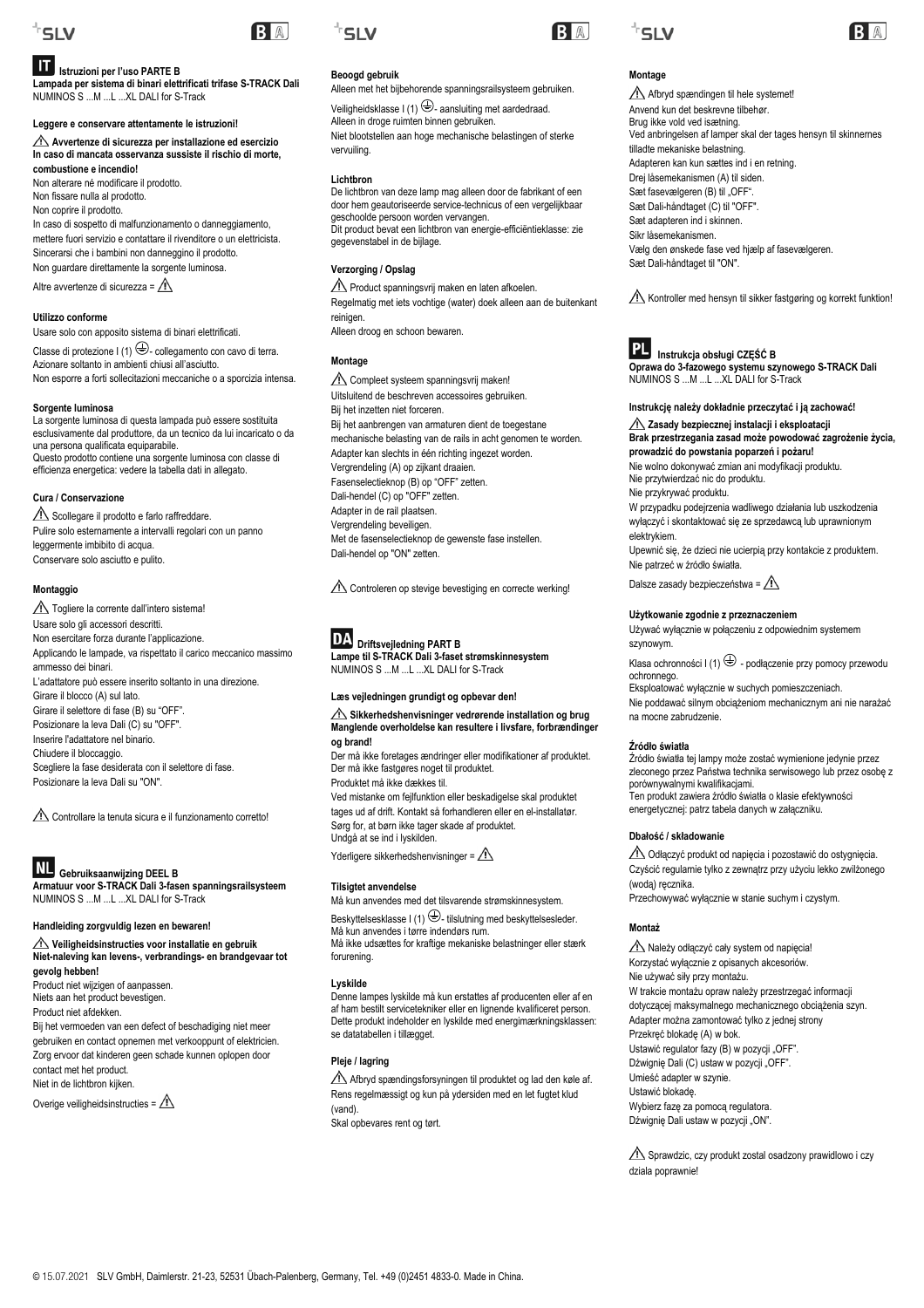

## **Инструкция по эксплуатации ЧАСТЬ B**

**Светильник для 3-фазной осветительной трековой системы S-TRACK Dali** NUMINOS S ...M ...L ...XL DALI for S-Track

#### **Внимательно прочитать и сохранить инструкцию!**

**Указания по безопасности при установке и эксплуатации**

**Несоблюдение указаний может представлять угрозу для жизни, создавать угрозу ожогов и пожара!**

Не выполнять изменений или модификаций в продукте. Ничего не закреплять на продукте. Не накрывать продукт.

При подозрении на неправильное функционирование или повреждение выключить продукт и проконсультироваться с торговым предприятием или специалистом-электриком. Обеспечить, чтобы продукт не представлял угрозы для детей. Не смотреть напрямую на источник света.

Дополнительные указания по безопасности =  $\Lambda$ 

#### **Применение в соответствии с назначением**

Применять только с соответствующей осветительной трековой системой.

Класс защиты  $\ket{(1)} \oplus$ - подключение с защитным проводом. Эксплуатировать только в сухих помещениях. Не подвергать сильным механическим нагрузкам или сильному загрязнению.

#### **Источник света**

Источник света данного светильника может быть заменен только производителем, уполномоченным им сервисным техником или специалистом с соответствующей квалификацией.

Данный продукт содержит источник света класса энергоэффективности: см. таблицу данных в приложении.

#### **Уход / хранение**

Отключить питание продукта и дать ему остыть. Регулярно чистить только снаружи слегка увлажненной (вода) салфеткой. Хранить только в сухом и чистом состоянии.

#### **Монтаж**

Отключить питание всей системы! Использовать только описанные аксессуары. Не прилагать больших усилий при установке. При установке светильников необходимо учитывать максимальную механическую нагрузку на шинопровод. Адаптер можно установить только в одном направлении. Повернуть фиксатор (A) в сторону. Установить переключатель фаз (В) в положение "ОFF". Установить рычажок Dali (С) в положение "ОFF". Вставить адаптер в шину. Закрепить фиксатор. Переключателем фаз выбрать требуемую фазу.

Установить рычажок Dali в положение "ON".

Проверить надежное крепление и надлежащее функционирование!

Импортёр: ООО «Марбел»<br>190005, г. Санкт-Петербург,<br>Митрофаньевское шоссе , 2 корп. 2<br>Тел./факс +7 (812) 644-6789 www.marbel.ru

**BY** Bruksanvisning DEL B **Armatur för S-TRACK Dali 3-fas kontaktskensystem** NUMINOS S ...M ...L ...XL DALI for S-Track

### **Läs igenom och förvara anvisningarna noggrant!**

**Säkerhetsinformation för installation och drift Det finns risk för livsfarliga skador, brännskador och brand om inte anvisningarna följs!** Produkten får inte ändras eller modifieras. Sätt inte fast något på produkten. Produkten får inte övertäckas.



BA

Vid misstanke om fel eller skador får produkten inte användas. Kontakta återförsäljaren eller en elektriker. Se till att barn inte kan skada sig på produkten. Titta inte in i ljuskällan.

Ytterligare säkerhetsinformation =  $\hat{A}$ 

### **Avsedd användning**

Använd endast till motsvarande kontaktskensystem.

Skyddsklass I (1)  $\bigoplus$ - Anslutning med skyddsledare. Använd endast i torra utrymmen inomhus. Utsätt inte för kraftig mekanisk belastning eller kraftig nedsmutsning.

#### **Ljuskälla**

Denna lampas ljuskälla får endast bytas ut av tillverkaren eller en av denne auktoriserad servicetekniker eller en liknande kvalificerad person. Denna produkt har en ljuskälla med energiklass: se datatabell i

bilagan.

### **Skötsel / Förvaring**

Koppla produkten spänningsfri och låt den svalna. Rengör regelbundet med en något fuktad trasa (vatten). Förvara endast torrt och rent.

### **Montage**

Koppla systemet helt spänningsfritt! Använd endast de tillbehör som anges. Använd inget våld vid isättningen. När armaturer ansluts måste hänsyn tas till skenornas tillåtna mekaniska belastning. Adaptern kan endast sättas in i en riktning. Vrid låset (A) åt sidan. Ställ fasväljaren (B) på OFF. Ställ Dali-spak (C) på OFF. Placera adaptern i skenan. Säkra låsningen. Välj önskad fas med fasväljaren. Ställ Dali-spak på ON.

Kontrollera att allt sitter fast ordentlig och fungerar!

 **Kullanma kılavuzu BÖLÜM B S-TRACK Dali 3 fazlı lamba Akım hattı sistemi** NUMINOS S ...M ...L ...XL DALI for S-Track

#### **Kılavuzu dikkatle okuyun ve saklayın!**

**Kurulum ve işletim için güvenlik uyarıları Uyarılara uymama ölüm, yanma ve yangın tehlikesine yol açabilir!**

Üründe değiştirme veya yeniden uyarlama işlemi yapmayın. Ürüne herhangi bir şey bağlamayın. Ürünün üstünü örtmeyin. Hatalı çalışma şüphesinde veya bir hasar durumunda kapatın ve satıcıya veya bir elektrikçiye başvurun. Çocukların üründen zarar görmemesini sağlayın. Işık kaynağına bakılmamalıdır. Diğer güvenlik uyarıları =  $\triangle$ 

**Amaca uygun kullanım**

Sadece uygun akımlı ray sistemi ile birlikte kullanın. Koruma sınıfı I $(1) \oplus$  - Koruyucu iletkenli bağlantı.

Yalnızca kuru kapalı iç mekânlarda çalıştırın. Güçlü mekanik yüklere veya güçlü kirlenmeye maruz bırakmayın

#### **Işık kaynağı**

Bu lambanın ışık kaynağı, sadece üretici veya üretici tarafından görevlendirilen bir teknik servis elemanı veya benzer yetkiye sahip bir kişi tarafından değiştirilebilir. Bu ürün, enerji verimlilik sınıfına ait bir ışık kaynağına sahiptir: ekteki veri tablosuna bakınız.

### **Bakım / Saklama**

Ürünü gerilimsiz hale getirin ve soğumaya bırakın. Sadece hafifçe ıslatılmış (su ile) bir bezle düzenli olarak temizleyin. Sadece kuru ve temiz olarak depolayın.





### **Montaj**

Tüm sistemi gerilimsiz hale getirin! Sadece açıklanan aksesuarları kullanın. Yerleştirme sırasında zor kullanmayın. Lambalar takılırken rayların azami mekanik yükü dikkate alınmalıdır. Adaptör sadece bir yöne yerleştirilebilir. Kilidi (A) yana çevirin. Faz seçiciyi (B) "OFF" konumuna getirin. Dali kolunu (C) "OFF" konumuna getirin. Adaptörü raya yerleştirin. Kilidi emniyete alın. Faz seçici üzerinden istenen fazı seçin. Dali kolunu "ON" konumuna getirin.

Yerinde sağlam durup durmadığını ve düzgün çalışıp çalışmadığını kontrol edin!



**Használati utasítás, B. rész Lámpák 3 fázisú S-TRACK Dali áramsín-rendszerhez** NUMINOS S ...M ...L ...XL DALI for S-Track

#### **Olvassa el figyelmesen és őrizze meg az utasítást!**

**A csatlakoztatásra és üzemeltetésre vonatkozó biztonsági utasítások**

#### **Figyelmen kívül hagyása élet-, égés- és tűzveszélyhez vezethet!**

Ne változtassa meg vagy módosítsa a terméket. A termékre ne rögzítsen semmit. A terméket nem szabad letakarni.

Működési hiba vagy sérülés gyanúja esetén helyezze üzemen kívül, és vegye fel a kapcsolatot a kereskedővel vagy egy villamossági szakemberrel.

Győződjön meg arról, hogy a gyerekek nem tesznek kárt a termékben.

Ne nézzen közvetlenül a fényforrásba.

További biztonsági utasítások =  $\hat{N}$ 

#### **Rendeltetésszerű használat**

Kizárólag megfelelő áramsín rendszert használjon.

I (1) védelmi osztály - csatlakoztatás védővezetővel. Kizárólag száraz belső térben üzemeltesse. Ne tegye ki erős mechanikus igénybevételnek vagy erős szennyeződésnek.

#### **Fényforrás**

A lámpatest fényforrásának esetleges cseréjét kizárólag a gyártó, vagy minősített szakember végezheti el. Ez az termék energia-hatékonysági osztályú fényforrást tartalmaz: lásd a mellékletben lévő adat táblázatot.

#### **Ápolás / Tárolás**

Feszültségmentesítse a terméket, és hagyja lehűlni. Tisztítsa meg rendszeresen kívülről enyhén nedves (vizes) törlőkendővel. Kizárólag száraz és tiszta helyen tárolandó.

#### **Összeszerelés**

 Feszültségmentesítse a teljes rendszert! Kizárólag a leírt tartozékot használja. Behelyezésnél ne alkalmazzon erőszakot. A lámpatestek felszerelése során vegye figyelembe a sínek engedélyezett mechanikai terhelését. Az adapter kizárólag egy irányban helyezhető be. Fordítsa a reteszelést (A) oldalra. Állítsa a fázisválasztót (B) "OFF" állásba. Állítsa a Dali-kart (C) "OFF" állásba. Helyezze be az adaptert a sínbe. Rögzítse a reteszelést. Válassza ki a fázisválasztóval a kívánt fázist. Állítsa a Dali-kart "ON" állásba.

Ellenőrizze a biztonságos megtámasztást és az előírásszerű működést!

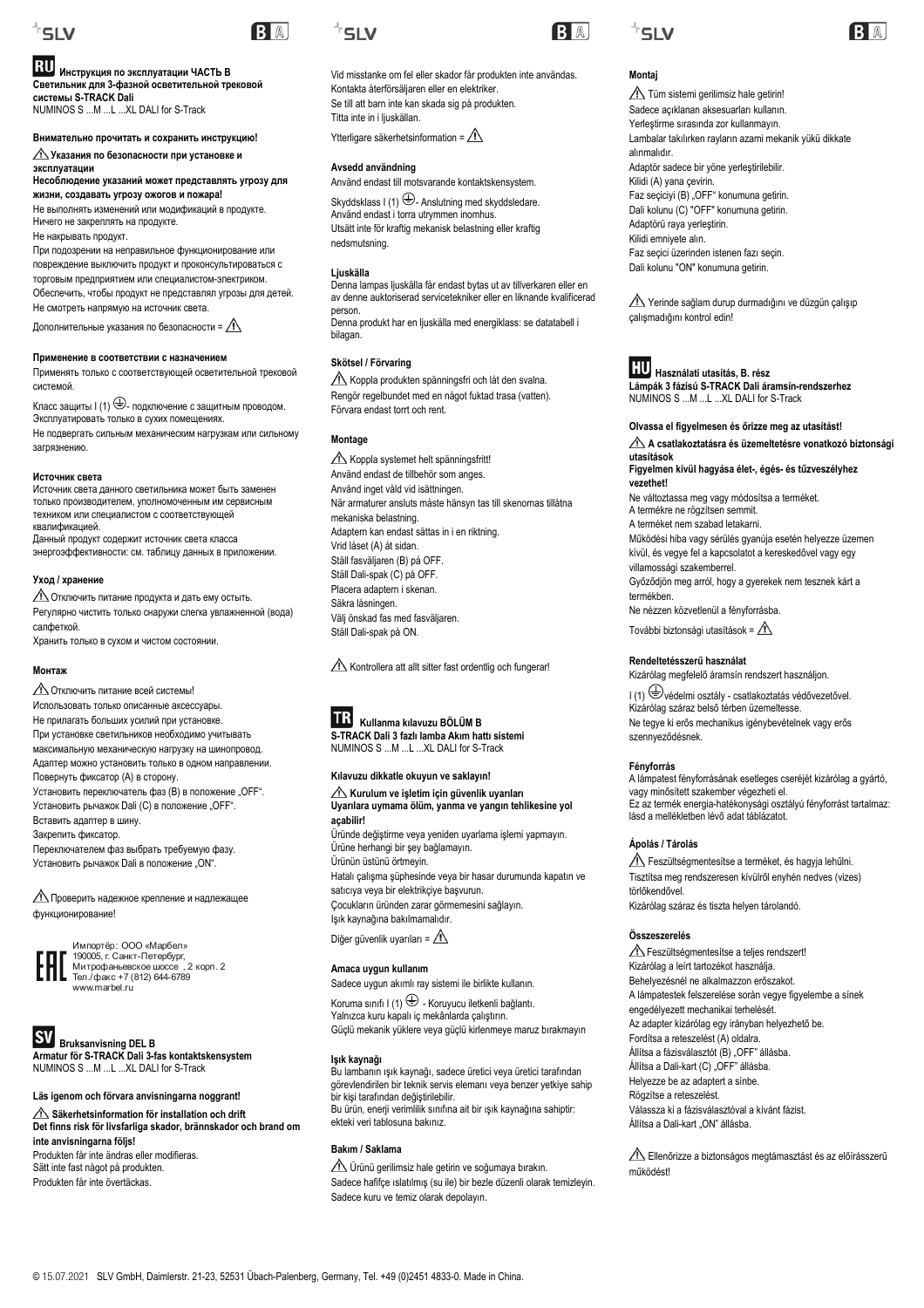

## NUMINOS S …M …L …XL DALI for S-Track

|         | -☆ <sub>Im</sub> | к    |    | $\overline{O}$ # | $O$ ENERG <sup>*</sup> |
|---------|------------------|------|----|------------------|------------------------|
| 1004362 | 985              | 2700 | 24 | LS 2177          | F                      |
| 1004363 | 985              | 2700 | 36 | LS_2177          | F                      |
| 1004364 | 980              | 2700 | 60 | LS 2177          | F                      |
| 1004366 | 985              | 2700 | 24 | LS 2177          | F                      |
| 1004367 | 985              | 2700 | 36 | LS_2177          | F                      |
| 1004368 | 980              | 2700 | 60 | LS 2177          | F                      |
| 1004370 | 1020             | 3000 | 24 | LS 2189          | E                      |
| 1004371 | 1020             | 3000 | 36 | LS_2189          | E                      |
| 1004372 | 1020             | 3000 | 60 | LS 2189          | E                      |
| 1004374 | 1020             | 3000 | 24 | LS 2189          | E                      |
| 1004375 | 1020             | 3000 | 36 | LS_2189          | E                      |
| 1004376 | 1020             | 3000 | 60 | LS 2189          | E                      |
| 1004378 | 1100             | 4000 | 24 | LS 2192          | E                      |
| 1004379 | 1100             | 4000 | 36 | LS_2192          | E                      |
| 1004380 | 1100             | 4000 | 60 | LS 2192          | E                      |
| 1004382 | 1100             | 4000 | 24 | LS 2192          | E                      |
| 1004383 | 1100             | 4000 | 36 | LS_2192          | Ε                      |
| 1004384 | 1100             | 4000 | 60 | LS 2192          | E                      |
| 1004458 | 1925             | 2700 | 24 | LS_2187          | E                      |
| 1004459 | 1935             | 2700 | 36 | LS_2187          | E                      |
| 1004460 | 1885             | 2700 | 60 | LS 2187          | E                      |
| 1004462 | 1925             | 2700 | 24 | LS 2187          | E                      |
| 1004463 | 1935             | 2700 | 36 | LS_2187          | E                      |
| 1004464 | 1885             | 2700 | 60 | LS 2187          | E                      |
| 1004466 | 1955             | 3000 | 24 | LS 2190          | E                      |
| 1004467 | 1970             | 3000 | 36 | LS 2190          | E                      |
| 1004468 | 1880             | 3000 | 60 | LS 2190          | E                      |
| 1004470 | 1955             | 3000 | 24 | LS_2190          | E                      |
| 1004471 | 1970             | 3000 | 36 | LS 2190          | E                      |
| 1004472 | 1880             | 3000 | 60 | LS 2190          | E                      |
| 1004474 | 2125             | 4000 | 24 | LS_2193          | E                      |
| 1004475 | 2120             | 4000 | 36 | LS 2193          | Ε                      |
| 1004476 | 2060             | 4000 | 60 | LS 2193          | E                      |
| 1004478 | 2125             | 4000 | 24 | LS 2193          | E                      |
| 1004479 | 2120             | 4000 | 36 | LS 2193          | E                      |
| 1004480 | 2060             | 4000 | 60 | LS_2193          | E                      |
| 1004554 | 2440             | 2700 | 24 | LS_2187          | E                      |
| 1004555 | 2400             | 2700 | 36 | LS_2187          | Ε                      |
| 1004556 | 2475             | 2700 | 60 | LS_2187          | E                      |
| 1004558 | 2440             | 2700 | 24 | LS_2187          | E                      |
| 1004559 | 2400             | 2700 | 36 | LS_2187          | E                      |
| 1004560 | 2475             | 2700 | 60 | LS_2187          | E                      |
| 1004562 | 2430             | 3000 | 24 | LS_2190          | E                      |